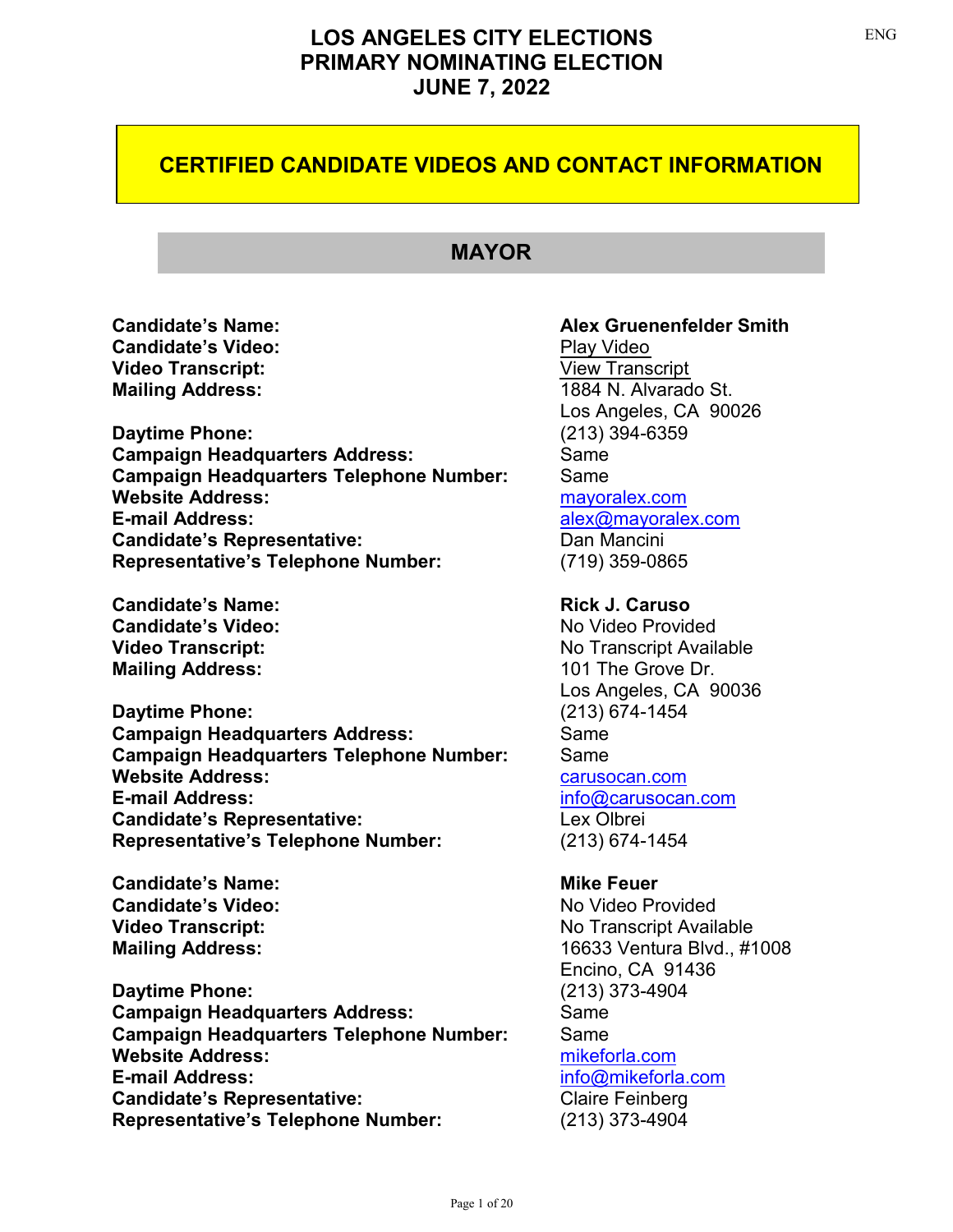**Candidate's Name: Craig E. Greiwe Candidate's Video:** No Video Provided **Mailing Address:** 728 W. Edna Pl.

**Daytime Phone:** (424) 256-6907 **Campaign Headquarters Address:** Same **Campaign Headquarters Telephone Number:** (626) 915-7635 **Website Address:** Website Address: **E-mail Address:** <contact@craigformayor.com>

**Candidate's Name: Andrew Kim Candidate's Video:** [Play Video](https://youtu.be/avxmVYaU3dg) **Video Transcript:** [View Transcript](https://clkrep.lacity.org/election/Kim_ENG.PDF)

**Daytime Phone:** (213) 703-9192

**Candidate's Name: Joe Buscaino Candidate's Video:** No Video Provided **Mailing Address:** 125 W. 4<sup>th</sup> St., #313

**Daytime Phone:** (213) 761-7272 **Campaign Headquarters Telephone Number:** Same **Website Address:** [joebuscaino.com](http://www.joebuscaino.com/) **E-mail Address:** [Info@joebuscaino.com](mailto:Info@joebuscaino.com) **Candidate's Representative:** Gaby Medina **Representative's Telephone Number:** (310) 987-8411

**Candidate's Name: Karen Ruth Bass** Candidate's Video: No Video Provided

**Candidate's Name: Kevin De León Candidate's Video:** No Video Provided

**Candidate's Name: Ramit Varma Candidate's Video:** No Video Provided

**Video Transcript:** No Transcript Available Covina, CA 91722

**Mailing Address:** 3470 Wilshire Blvd., #885 Los Angeles, CA 90010

**Video Transcript:** No Transcript Available Los Angeles, CA 90013

**Video Transcript:** No Transcript Available

**Video Transcript:** No Transcript Available

**Video Transcript:** No Transcript Available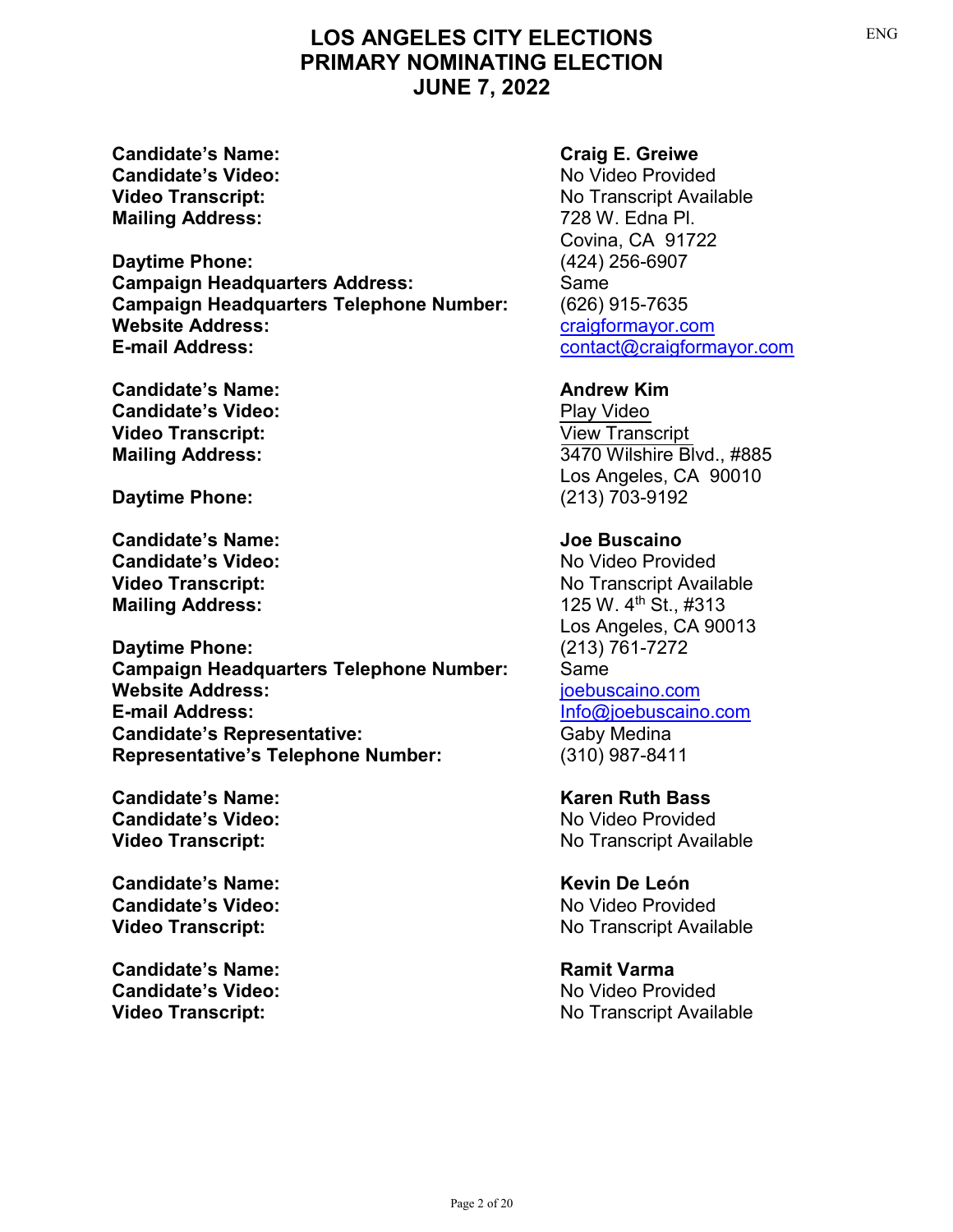**Candidate's Name: Gina Viola Candidate's Video:** [Play Video](https://youtu.be/6KbdJeRCQh4) **Video Transcript:** [View Transcript](https://clkrep.lacity.org/election/Viola_ENG.PDF)

**Daytime Phone:** (323) 855-7964 **Candidate's Representative:**<br> **Representative's Telephone Number:** (213) 422-3551 **Representative's Telephone Number:** 

**Candidate's Name: Mel Wilson Candidate's Video:**<br> **[Play Video](https://youtu.be/7AAnKTYsMMU) Transcript:**<br>
Play View Transcript: **Video Transcript: Website Address:** Mebsite Address: Manual Mebsite Address: Manual Mebsite Address: Manual Mebsite Address: Manual Mebsite Address: Manual Mebsite Address: Manual Mebsite Address: Manual Mebsite Address: Manual Mebsite Add

**Candidate's Video:** No Video Provided

**Daytime Phone:** 

**Mailing Address:** 2105 Broadview Ter. Los Angeles, CA 90068

**Candidate's Name: John "JSamuel" Jackson Video Transcript:** No Transcript Available **Mailing Address:** 3870 Crenshaw Blvd., #204 Los Angeles, CA 90008<br>(323) 799-5071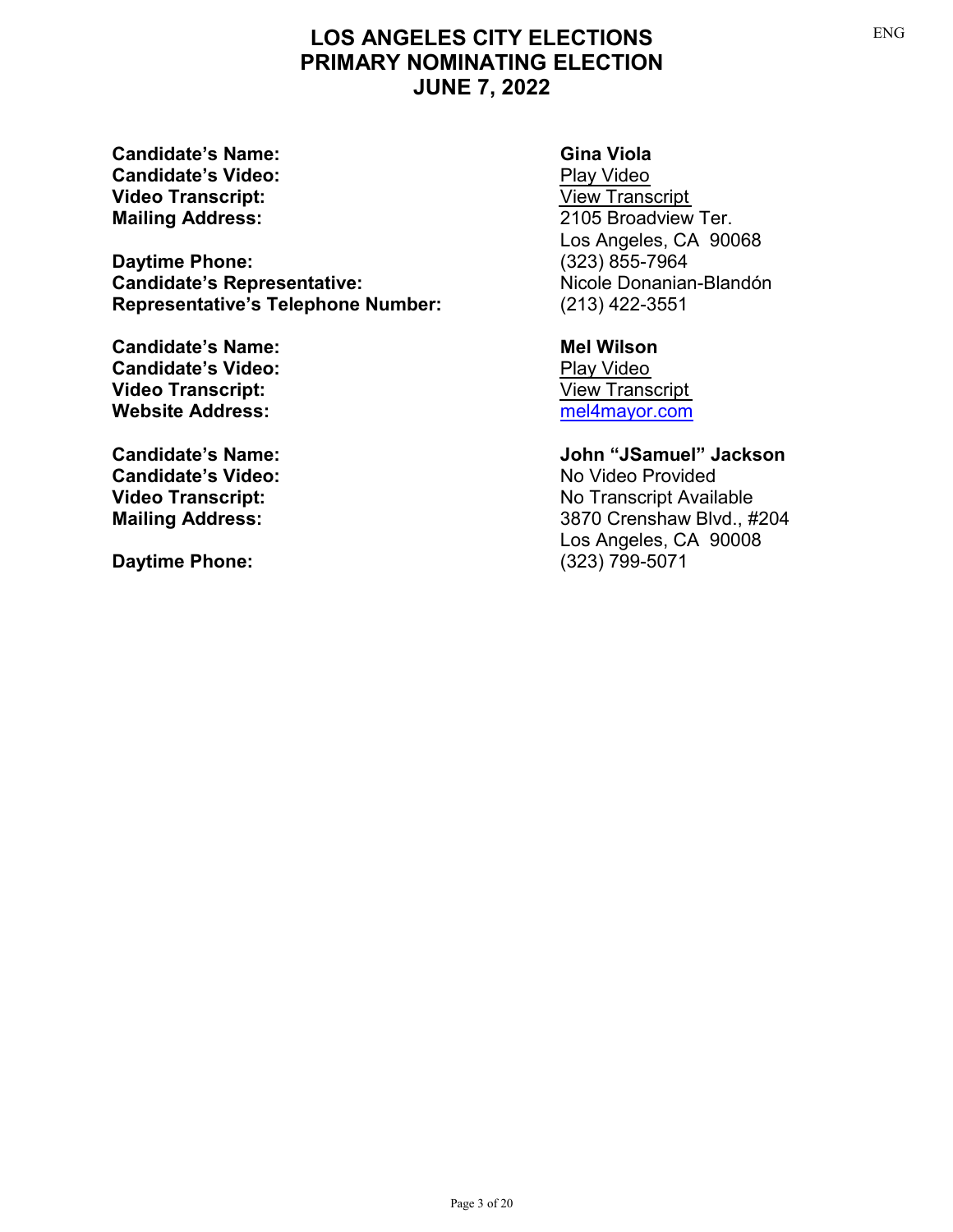## **CITY ATTORNEY**

**Candidate's Video:** [Play Video](https://youtu.be/XF12Nd2KRPs) **Video Transcript:** [View Transcript](https://clkrep.lacity.org/election/Cole_ENG.PDF)

**Daytime Phone:** (626) 319-9494 **Campaign Headquarters Telephone Number:** Same **Website Address:** Website Address: **E-mail Address:**<br> **Candidate's Representative:** Gerson A. Perryman-Liahut **Candidate's Representative: Representative's Telephone Number:** (323) 532-3916

**Candidate's Name: According to Except Arizon Soto Hydee Feldstein Soto Candidate's Video:** [Play Video](https://youtu.be/ipXxrvqHGMQ) **Video Transcript:** [View Transcript](https://clkrep.lacity.org/election/Soto_ENG.PDF) **Mailing Address:** P.O. Box 351207

**Daytime Phone:** (310) 709-5504 **Campaign Headquarters Address:** 15760 Ventura Blvd., #700

**Campaign Headquarters Telephone Number:** (818) 995-9442 **Website Address:** Mebsite Address: Mebsite Address: And the effectivation of the effectivation of the effective of the effective of the effective of the effective of the effective of the effective of the effective of the **E-mail Address:** <hydeefeldsteinsoto@gmail.com>

**Candidate's Name: Faisal M. Gill Candidate's Video:** [Play Video](https://youtu.be/2BiKrLotsqY) **Video Transcript:** [View Transcript](https://clkrep.lacity.org/election/Gill_ENG.PDF)

**Candidate's Name: Teddy Kapur Candidate's Video:** No Video Provided **Mailing Address:** 141 S. Arden Blvd.

**Daytime Phone:** (323) 767-3460 **Campaign Headquarters Address:** 16633 Ventura Blvd., #1008

**Campaign Headquarters Telephone Number:** (323) 300-4838 **Website Address:**  $\qquad \qquad$  [teddykapur.com](https://teddykapur.com/) **E-mail Address:** [teddy@teddykapur.com](mailto:teddy@teddykapur.com) **Candidate's Representative:** Joshua Kilroy **Representative's Telephone Number:** (323) 917-0573

### **Candidate's Name: Sherri Onica Valle Cole**

**Mailing Address:** 725 S. Bixel St., #457B Los Angeles, CA 90017

> Los Angeles, CA 90035 Encino, CA 91436

**Video Transcript:** No Transcript Available Los Angeles, CA 90004 Encino, CA 91436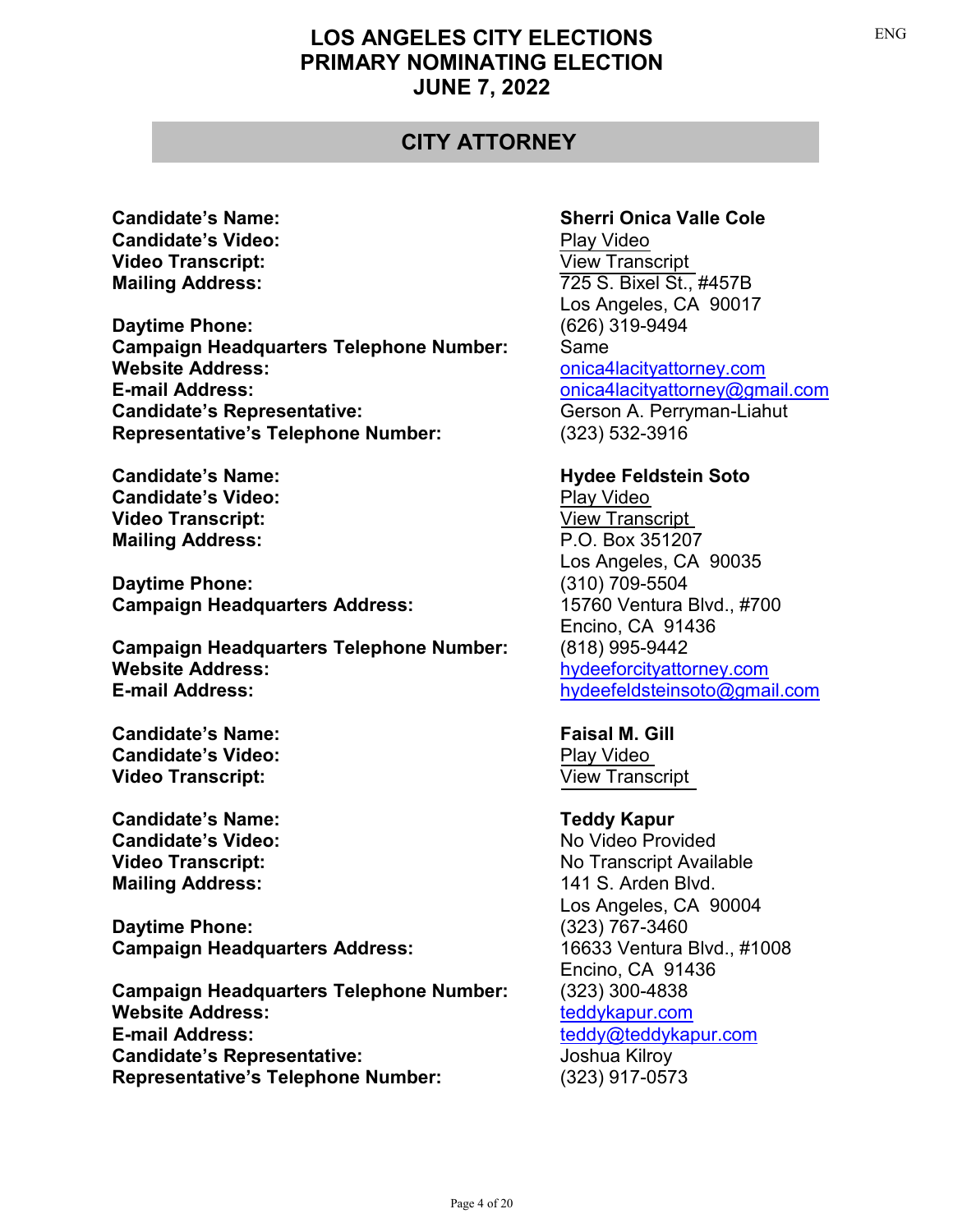**Candidate's Name: Richard Kim Candidate's Video:** No Video Provided

**Candidate's Name: Kevin James Candidate's Video:** [Play Video](https://youtu.be/Erpq_Vx8mvs) **Video Transcript:** [View Transcript](https://clkrep.lacity.org/election/James_ENG.PDF)

**Daytime Phone:** (213) 793-8846 **Campaign Headquarters Address:** 249 E. Ocean Blvd., #670

**Campaign Headquarters Telephone Number:** Same **Website Address:** Website Address:  $k$ evinjamesforcityattorney.com **E-mail Address:** <kevinjamesforCA@gmail.com>

**Candidate's Name: Marina Torres Candidate's Video:** [Play Video](https://youtu.be/WM9vummWslA) **Video Transcript:** [View Transcript](https://clkrep.lacity.org/election/Torres_ENG.PDF) **Website Address:** Mebsite Address: Marinatorres.com

**Video Transcript:** No Transcript Available

**Mailing Address:** 2049 Century Park East, #2400 Los Angeles, CA 90067 Long Beach, CA 90802

**E-mail Address:** [team@marinatorres.com](mailto:team@marinatorres.com)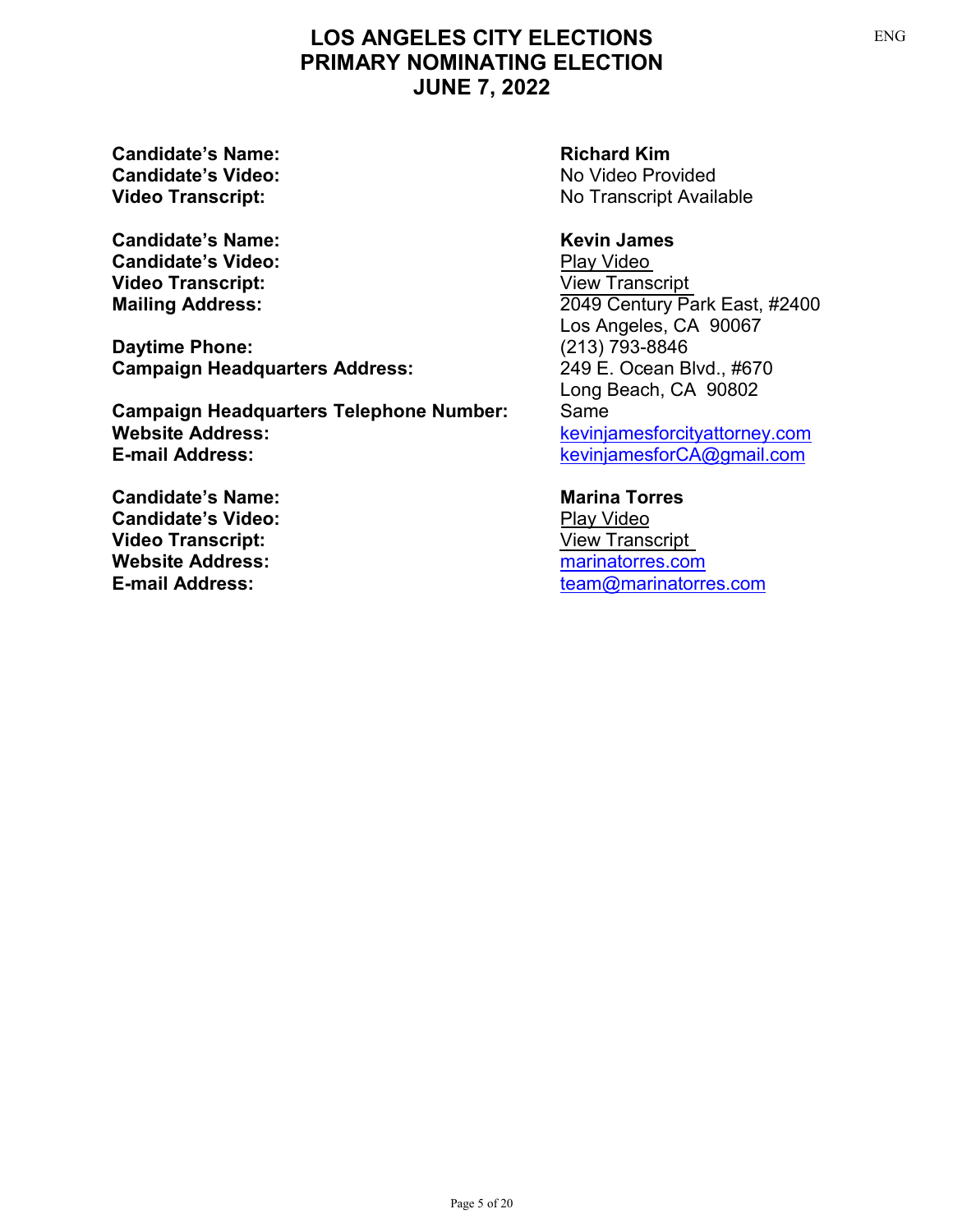## **CITY CONTROLLER**

**Candidate's Video:** [Play Video](https://youtu.be/DDj8Csm_irI) **Video Transcript:** [View Transcript](https://clkrep.lacity.org/election/Clements_ENG.PDF) **Mailing Address:** P.O. Box 661868

**Daytime Phone:** (310) 463-0410 **Campaign Headquarters Telephone Number:** (310) 592-7689 **Website Address:** [clements4controller.com](https://clements4controller.com/) **E-mail Address:** [info@clements4controller.com](mailto:info@clements4controller.com) **Candidate's Representative:** Stacy Allegro **Representative's Telephone Number:** (415) 264-2157

**Candidate's Name: Reid Lidow Reid Lidow Candidate's Video:** [Play Video](https://youtu.be/96edD_cAjXU) **Video Transcript:** [View Transcript](https://clkrep.lacity.org/election/Lidow_ENG.PDF)

**Daytime Phone:** (562) 983-0815 **Campaign Headquarters Address:** Same **Campaign Headquarters Telephone Number:** Same **Website Address:**  $\blacksquare$ **E-mail Address:** <contact@reidlidowforcontroller.com>

**Candidate's Name: Paul Koretz Candidate's Video:** [Play Video](https://youtu.be/J6zHKjmja_k) **Video Transcript:** [View Transcript](https://clkrep.lacity.org/election/Koretz_ENG.PDF)

**Daytime Phone:** (213) 448-6646 **Campaign Headquarters Telephone Number:** Same **Website Address:** Website Address: **E-mail Address:** [koretzforla@gmail.com](mailto:koretzforla@gmail.com) **Candidate's Representative:** Parke Skelton **Representative's Telephone Number:** (323) 253-9162

**Candidate's Name: David T. Vahedi Candidate's Video:** No Video Provided **Mailing Address:** 3120 Kelton Ave.

**Daytime Phone:** (310) 927-2920 **Website Address:** [vahediforcontroller.com](https://vahediforcontroller.com/) **E-mail Address:** <david@vahediforcontroller.com> **Candidate's Representative:** Dan Raskov **Representative's Telephone Number:** (310) 367-3755

### **Candidate's Name: Stephanie Clements**

3826 Grandview Blvd. Los Angeles, CA 90066

**Mailing Address:** 16350 Ventura Blvd., Suite D #184 Encino, CA 91436

**Mailing Address:**  $\begin{array}{ccc} 419 \text{ N. Larchmont Blvd., \#3} \end{array}$ Los Angeles, CA 90004

**Video Transcript:** No Transcript Available Los Angeles, CA 90034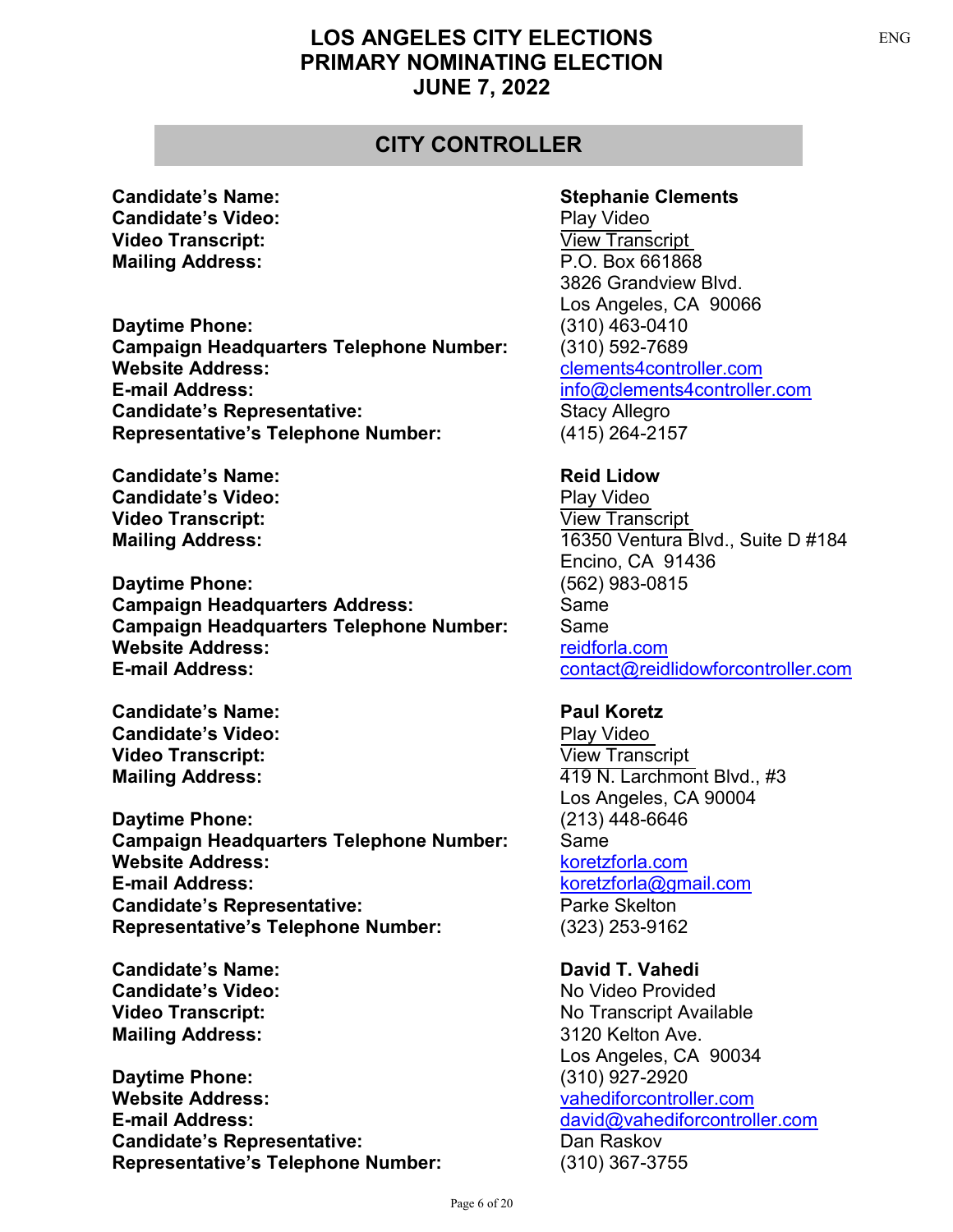**Candidate's Video:** [Play Video](https://youtu.be/rKwz5JoY3-8) **Video Transcript:** [View Transcript](https://clkrep.lacity.org/election/OGabhann_ENG.PDF) **Mailing Address:** P.O. Box 32178

**Daytime Phone:** (323) 222-2020

**Campaign Headquarters Address:** Same **Campaign Headquarters Telephone Number:** (323) 222-2020 **Website Address:** [electo'gabhannlacitycontroller.com](http://electo’gabhannlacitycontroller.com/) **E-mail Address:** [jcog2020@gmail.com](mailto:jcog2020@gmail.com) **Candidate's Representative:** Ms. Maggie Cvek **Representative's Telephone Number:** (714) 289-1125

**Candidate's Name: Rob Wilcox Candidate's Video:** No Video Provided

**Daytime Phone:** (916) 396-0400 **Campaign Headquarters Address:** 10586 W. Pico Blvd., #355

**Campaign Headquarters Telephone Number:** Same **Website Address:** [robforcontroller.com](https://robforcontroller.com/) **E-mail Address:** <rob@robforcontroller.com> **Candidate's Representative:** Pat Kelly **Representative's Telephone Number:** (310) 890-3131

**Candidate's Name: Kenneth Mejia Candidate's Video:** No Video Provided

**Daytime Phone:** (818) 800-7231 **Campaign Headquarters Address:** Same **Campaign Headquarters Telephone Number:** Same **Website Address:** [mejiaforcontroller.com](https://mejiaforcontroller.com/) **E-mail Address:** <kmejia@mejiaforcontroller.com> Candidate's Representative: **Candidate's Representative:** Jane Nguyen **Representative's Telephone Number:** (630) 835-5601

### **Candidate's Name: J. Carolan O'Gabhann**

Los Angeles, CA 90032-0178 (323) 219-1489

**Video Transcript:** No Transcript Available **Mailing Address:**  $\frac{427 \text{ W. } 5^{\text{th}} \text{ St. } \neq 1001}{27 \text{ W. } 5^{\text{th}} \text{ St. } \neq 1001}$ Los Angeles, CA 90013 Los Angeles, CA 90064

**Video Transcript:** No Transcript Available **Mailing Address:** 1001 Wilshire Blvd., #102 Los Angeles, CA 90017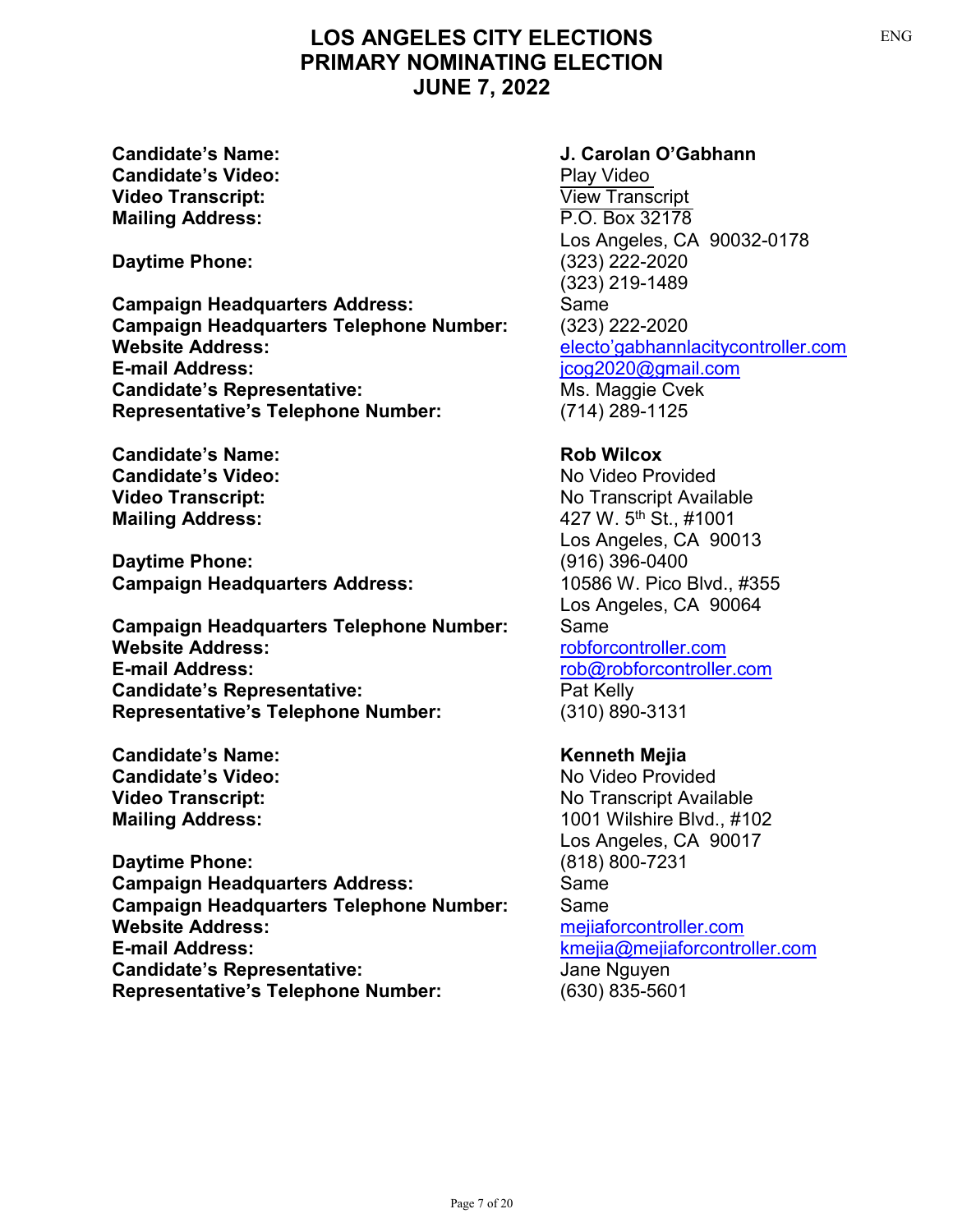### **MEMBER OF THE COUNCIL, DISTRICT NO. 1**

**Candidate's Video:** No Video Provided

**Daytime Phone:** (312) 623-9402 **Campaign Headquarters Telephone Number:** Same **Website Address:** [eunisses.com](https://www.eunissesforthepeople.org/) **E-mail Address:** <eunisses@eunissesforthepeople.org> **Candidate's Representative:** Meghan Choi **Representative's Telephone Number:** (312) 623-9402

**Candidate's Video:** [Play Video](https://youtu.be/FBf6mc6cC8Y) **Video Transcript:** [View Transcript](https://clkrep.lacity.org/election/Cedillo_ENG.PDF)

**Daytime Phone:** (213) 473-7001 **Campaign Headquarters Address:** 1043 Venice Blvd.

**Campaign Headquarters Telephone Number:**<br>Website Address: **E-mail Address:** [info@cedillo4council.com](mailto:info@cedillo4council.com) **Candidate's Representative:** Robert Urteaga **Representative's Telephone Number:** (323) 490-8164

### **Candidate's Name: Eunisses Hernandez**

**Video Transcript:** No Transcript Available **Mailing Address:** 16633 Ventura Blvd., #1008 Los Angeles, CA 94136

**Candidate's Name: Gilbert "Gil" Cedillo Mailing Address:** 200 N. Spring St., Rm. 460 Los Angeles, CA 90012 Los Angeles, CA 90015<br>(323) 490-8164 **Website Address:** [cedillo4council.com](https://cedillo4council.com/)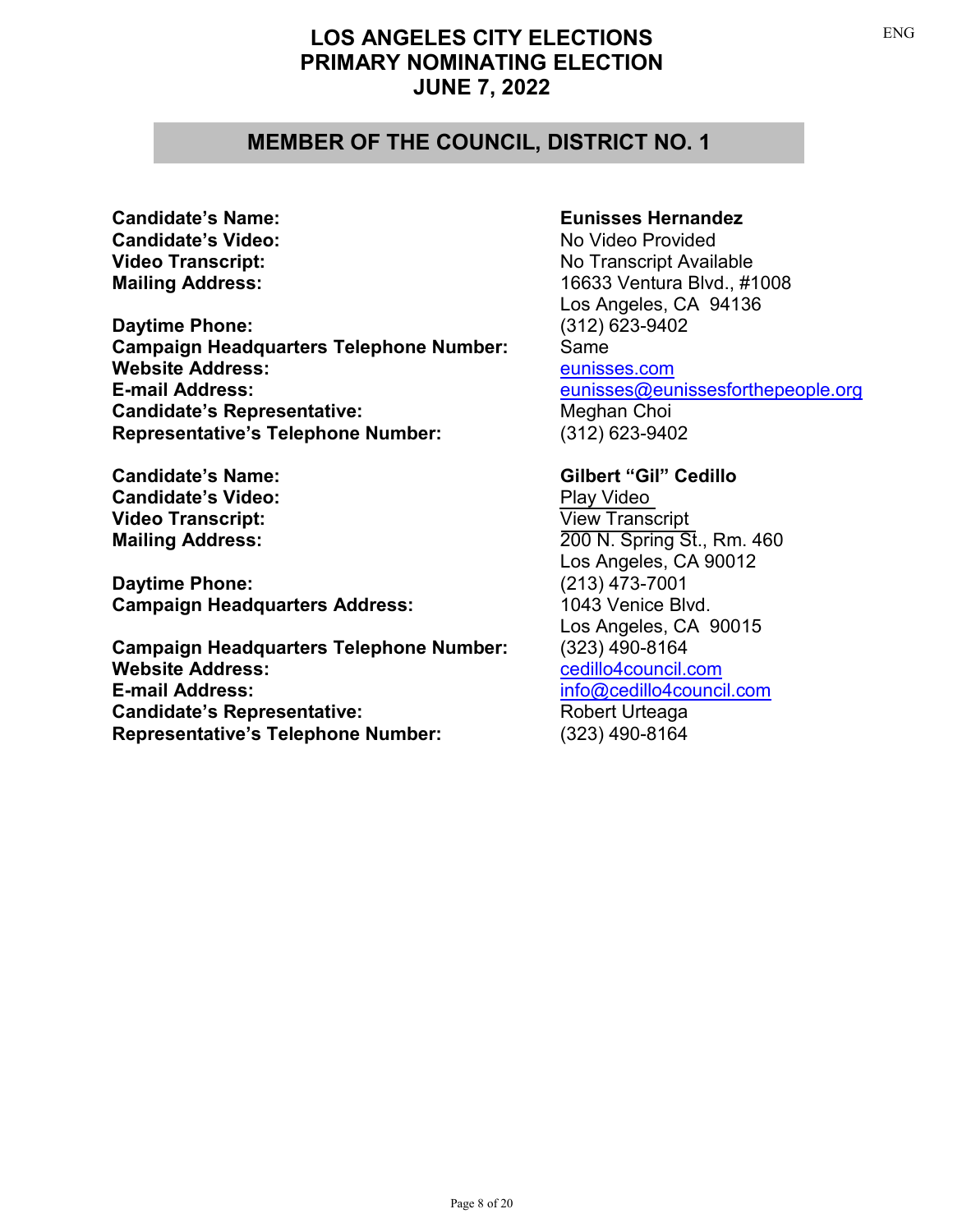### **MEMBER OF THE COUNCIL, DISTRICT NO. 3**

**Candidate's Name: Scott Silverstein Candidate's Video:** [Play Video](https://youtu.be/zO6TDGKhrTM) **Video Transcript:** [View Transcript](https://clkrep.lacity.org/election/Silverstein_ENG.PDF)

**Daytime Phone:** (747) 377-2408 **Campaign Headquarters Address:** Same **Campaign Headquarters Telephone Number:** Same **Website Address:** [electscottsilverstein.com](https://www.electscottsilverstein.com/) **E-mail Address:** [info@electscottsilverstein.com](mailto:info@electscottsilverstein.com) **Candidate's Representative:** Aaron Williams **Representative's Telephone Number:** (747) 377-2408

**Candidate's Name: Bob Blumenfield Candidate's Video:** No Video Provided

**Daytime Phone:** (213) 473-7003 **Campaign Headquarters Address:** Same **Campaign Headquarters Telephone Number:** (818) 514-5868 **E-mail Address:** [blumenfieldforla@gmail.com](mailto:blumenfieldforla@gmail.com) **Candidate's Representative:** Steve Barkan/Kim Ennis **Representative's Telephone Number:** (213) 453-5388

**Mailing Address:** 6016 Fallbrook Ave., Ste. 101 Woodland Hills, CA 91367

**Video Transcript:** No Transcript Available **Mailing Address:** 419 N. Larchmont Blvd., #37 Los Angeles, CA 90004 **Website Address:** [bobblumenfield.com](https://www.bobblumenfield.com/)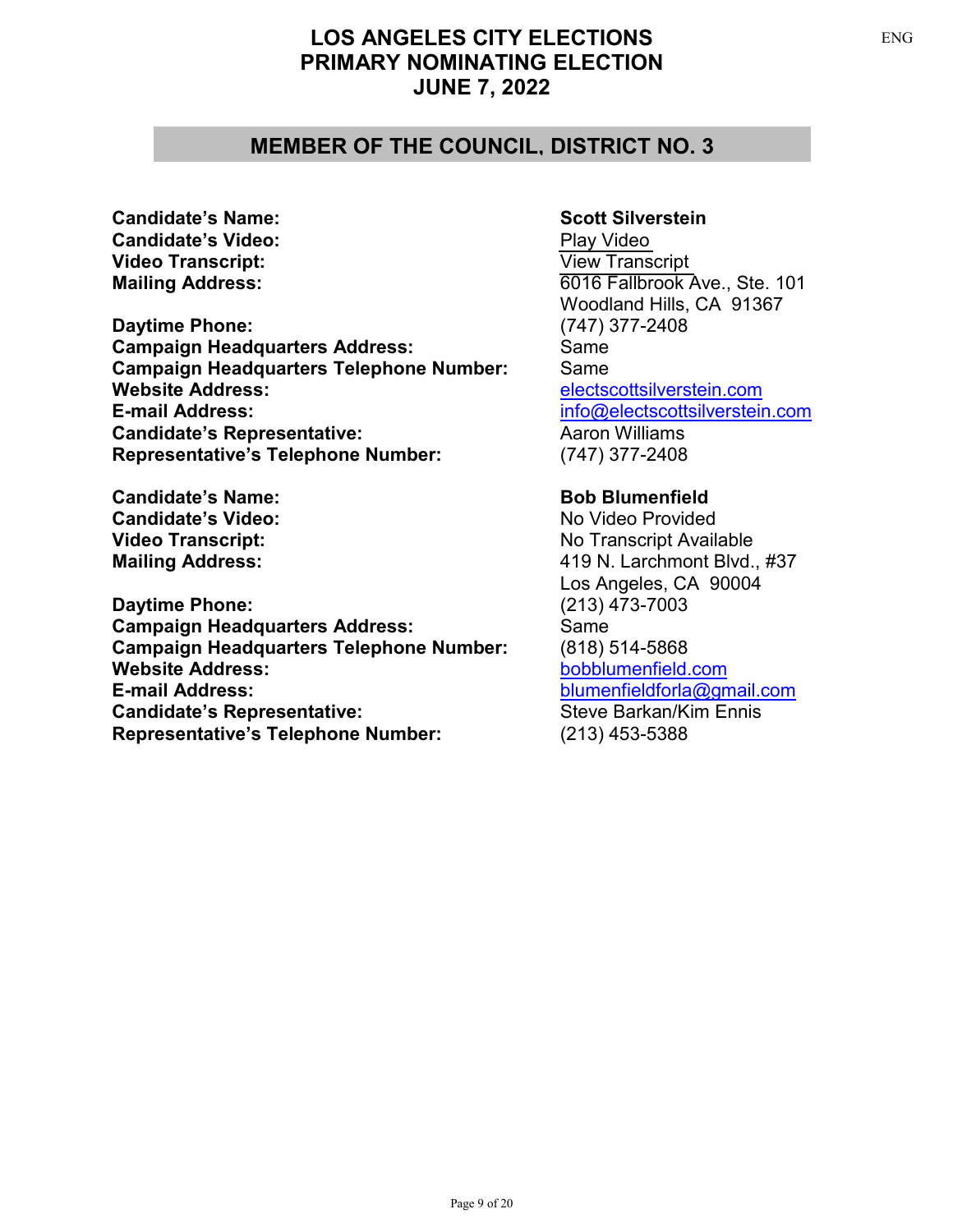### **MEMBER OF THE COUNCIL, DISTRICT NO. 5**

**Candidate's Name: Jimmy Biblarz Candidate's Video:** [Play Video](https://youtu.be/TkaLgBwN248) **Video Transcript:** [View Transcript](https://clkrep.lacity.org/election/Biblarz_ENG.PDF)

**Daytime Phone:** (310) 200-4056 **Campaign Headquarters Address:** Same **Campaign Headquarters Telephone Number:** (256) 499-5682 **Website Address:** [jimmybiblarz.com](https://jimmybiblarz.com/) **E-mail Address:** <jimmy@jimmybiblarz.com> **Candidate's Representative:** Nick Wyville **Representative's Telephone Number:** (256) 499-5682

**Candidate's Name: Scott Epstein Candidate's Video:** No Video Provided **Website Address:** Website Address:

**Candidate's Name: Katy Young Yaroslavsky** Candidate's Video: No Video Provided **Video Transcript:** No Transcript Available **Daytime Phone:** (310) 896-5455 **Campaign Headquarters Fax Number:** Same **Website Address:** Website Address: **E-mail Address:** <info@katyforla.com>

**Candidate's Name:** Sam Yebri **Candidate's Video:** [Play Video](https://youtu.be/qP9n33LjO3A) **Video Transcript:** [View Transcript](https://clkrep.lacity.org/election/Yebri_ENG.PDF) **Mailing Address:** 10365 Holman Ave.

**Daytime Phone:** (818) 600-1836 **Campaign Headquarters Telephone Number:** Same **Website Address:** [samforla.com](https://samforla.com/) **E-mail Address:** <info@samforla.com> **Candidate's Representative:** Rachel Niederhoffer **Representative's Telephone Number:** (818) 600-1836

**Mailing Address:** 101 S. Sweetzer Ave., #203 Los Angeles, CA 90048

**Video Transcript:** No Transcript Available **E-mail Address:** <scott@scottforla.com>

Los Angeles, CA 90024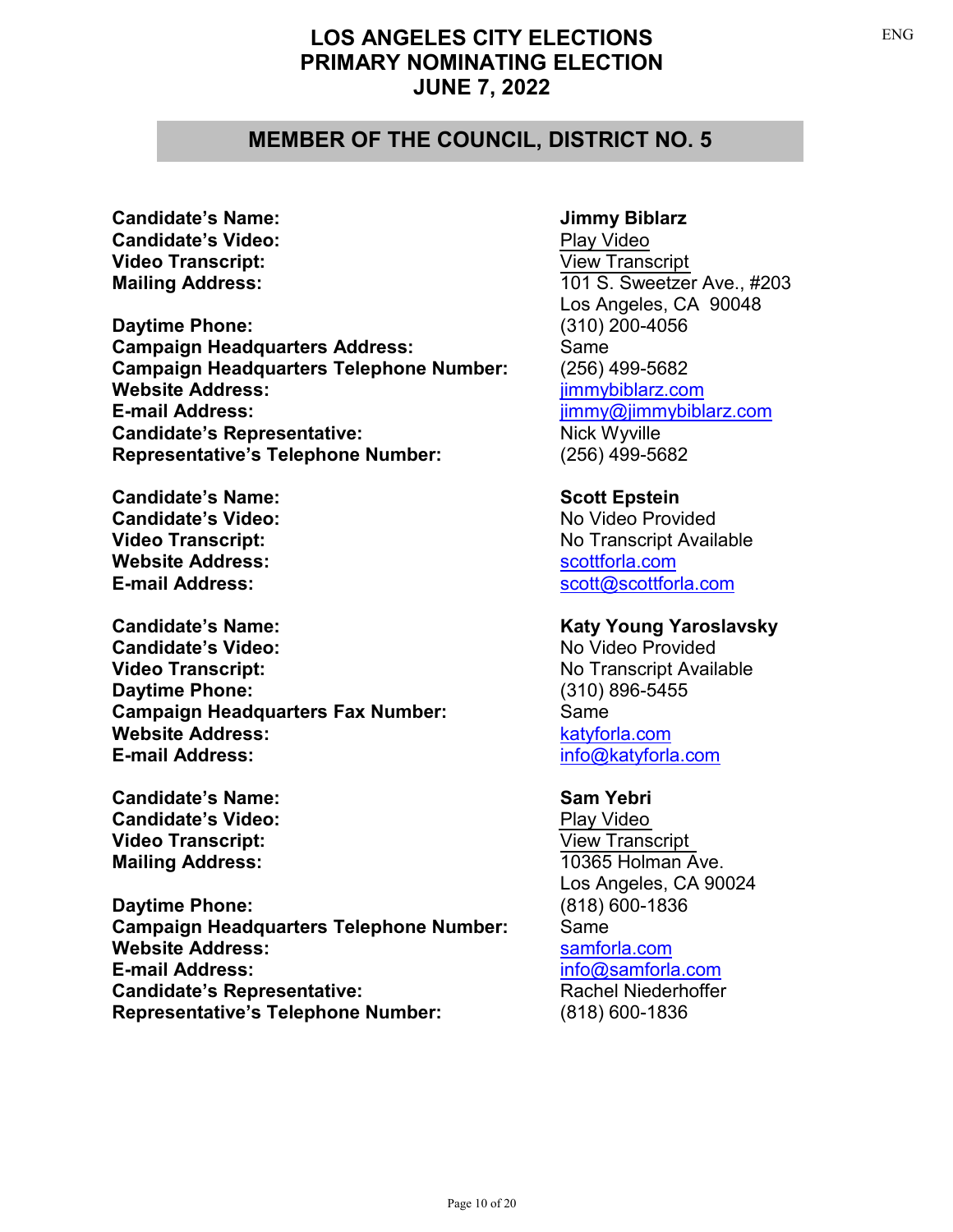## **MEMBER OF THE COUNCIL, DISTRICT NO. 7**

**Candidate's Video:** No Video Provided **Mailing Address:** P.O. Box 331016

**Candidate's Name: Elisa Avalos Candidate's Video:** No Video Provided **Mailing Address:** 13302 Judd St.

**Daytime Phone:** (818) 442-2203 **Campaign Headquarters Address:** 16633 Ventura Blvd., #1008

**Campaign Headquarters Telephone Number:** (818) 693-2763 **Website Address:** [elisaavaloscd7.com](https://elisaavaloscd7.com/) **E-mail Address:** [elisaavaloscd7@gmail.com](mailto:elisaavaloscd7@gmail.com) **Candidate's Representative:** Mark Dutton **Representative's Telephone Number:** (818) 693-2763

### **Candidate's Name: Monica Rodriguez Monica Rodriguez**

**Video Transcript:** No Transcript Available Pacoima, CA 91331-1016 **Website Address:** Mebsite Address: Mebsite Address: Mebsite Address: Mebsite Address: Mebsite Address: Mebsite Address: Mebsite Address: Mebsite Address: Mebsite Address: Mebsite Address: Mebsite Address: Mebsite Address: **E-mail Address:** [mrod4cd7@gmail.com](mailto:mrod4cd7@gmail.com)

**Video Transcript:** No Transcript Available Pacoima, CA 91331 Encino, CA 91436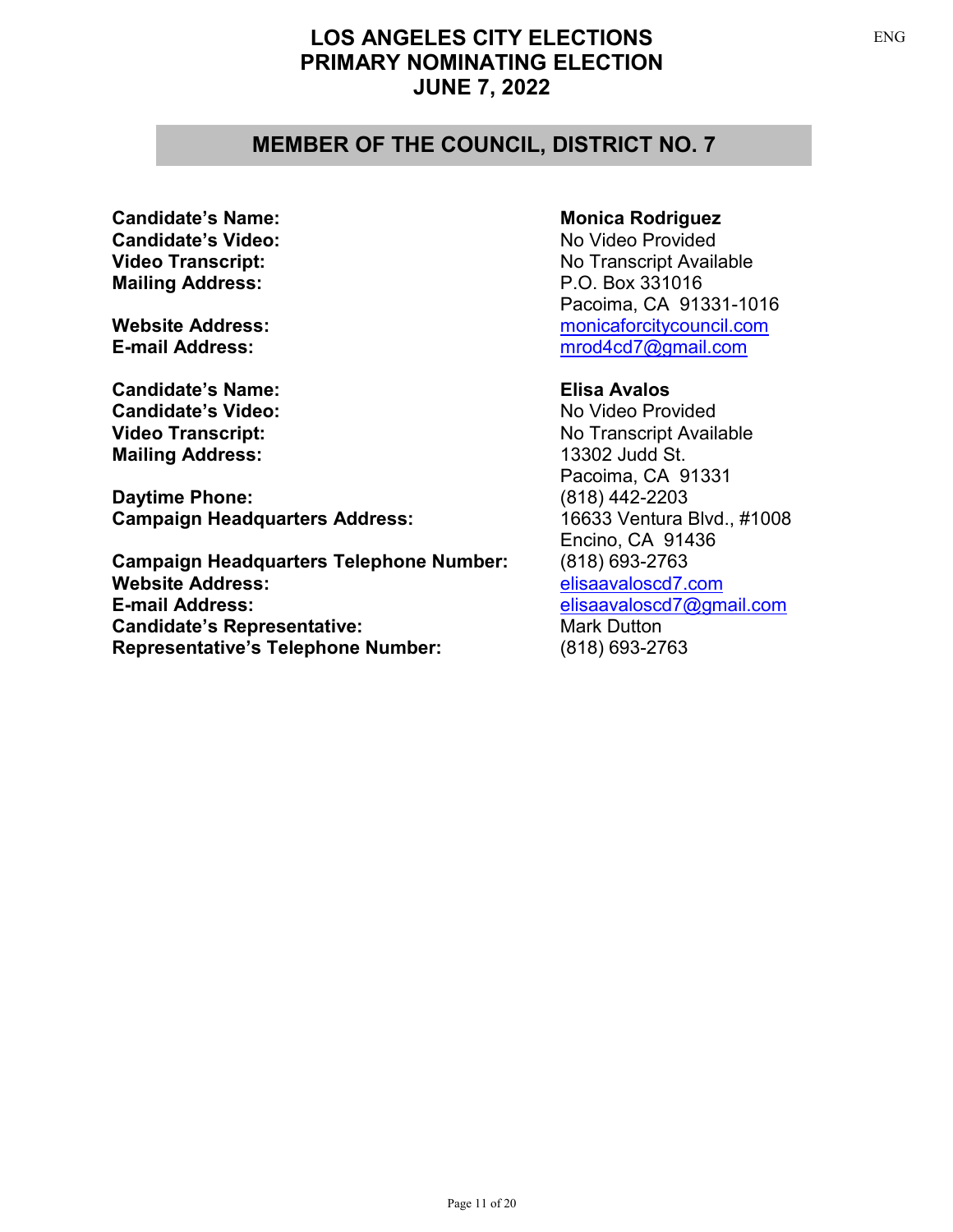## **MEMBER OF THE COUNCIL, DISTRICT NO. 9**

Candidate's Video: No Video Provided **Website Address:** Website Address:

**Candidate's Name:**<br> **Candidate's Video:**<br> **Candidate's Video:**<br> **Play Video Candidate's Video: Video Transcript:** [View Transcript](https://clkrep.lacity.org/election/Vasquez_ENG.PDF)

**Daytime Phone:** (213) 866-5130 **Campaign Headquarters Address:** Same **Campaign Headquarters Telephone Number:** Same **Website Address:** Website Address:  $\frac{du}{c}$  [dulcevasquez.com](https://www.dulcevasquez.com/) **E-mail Address:** [contact@dulcevasquez.com](mailto:contact@dulcevasquez.com) **Candidate's Representative:** Danielle Guillen **Representative's Telephone Number:** (909) 499-7266

### **Candidate's Name: Curren D. Price, Jr.**

**Video Transcript:** No Transcript Available

**Mailing Address:** 16633 Ventura Blvd., #1008 Encino, CA 91436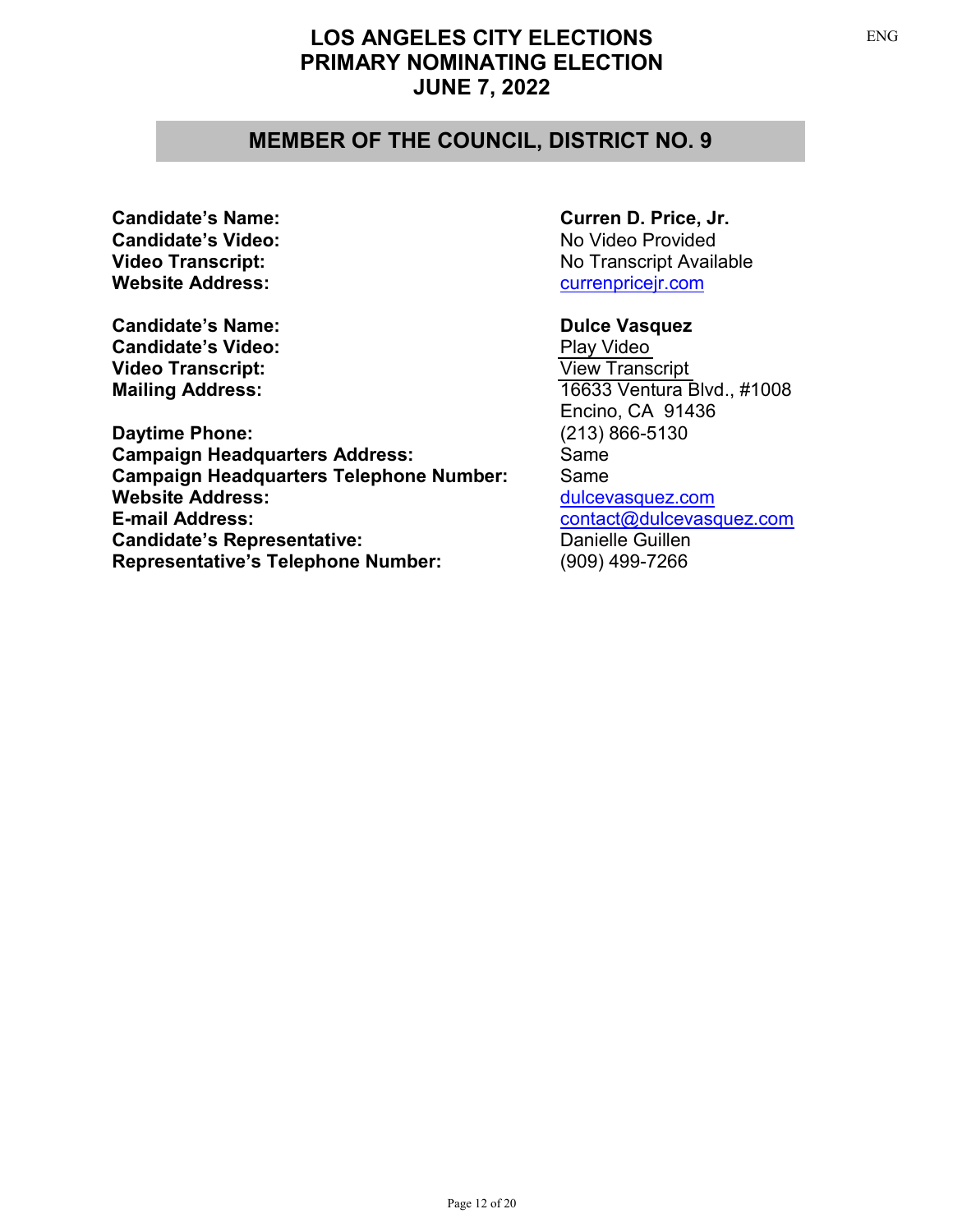### **MEMBER OF THE COUNCIL, DISTRICT NO. 11**

**Candidate's Name: Mat Smith Candidate's Video:** No Video Provided **Mailing Address:** 7372 W. 83<sup>rd</sup> St.

**Daytime Phone:** (310) 227-7338 **Campaign Headquarters Address:** Same **Campaign Headquarters Telephone Number:** Same **Website Address:** Mebsite Address: Mebsite Address: Mebsite Address: Mebsite Address: Mebsite Address: Mebsite A **E-mail Address:** [mats90045@gmail.com](mailto:mats90045@gmail.com) **Candidate's Representative:** Shemaine Smith **Representative's Telephone Number:** (424) 275-5217

**Candidate's Name:** Traci Park **Candidate's Video:** [Play Video](https://youtu.be/Xuwyy8Y4JIM) **Video Transcript:** [View Transcript](https://clkrep.lacity.org/election/Park_ENG.PDF)

**Daytime Phone:** (562) 912-3483 **Campaign Headquarters Address:** Same **Campaign Headquarters Telephone Number:** Same **Website Address:**  $\qquad \qquad$  [tracipark.com](https://tracipark.com/) **E-mail Address:** [info@tracipark.com](mailto:info@tracipark.com) **Candidate's Representative:** Robb Korinke **Representative's Telephone Number:** (562) 912-3483

**Candidate's Video:** [Play Video](https://youtu.be/MwPtnayRi3c) **Video Transcript:** [View Transcript](https://clkrep.lacity.org/election/Polhill_ENG.PDF)

**Daytime Phone:** (310) 804-8424 **Campaign Headquarters Address:** Same **Campaign Headquarters Telephone Number:** Same **Website Address:**  $\blacksquare$ **E-mail Address:** [info@allisonforla.com](mailto:info@allisonforla.com) **Candidate's Representative:** Emily Gold **Representative's Telephone Number:** (310) 200-0642

**Candidate's Name: Greg Good Candidate's Video:** No Video Provided **Video Transcript:** No Transcript Available **Campaign Headquarters Address:** P.O. Box 452116

**Website Address: [good4cd11.com](https://www.good4cd11.com/) E-mail Address:** [good.for.cd11@gmail.com](mailto:good.for.cd11@gmail.com) **Candidate's Representative:** Nadia Simon

**Video Transcript:** No Transcript Available Los Angeles, CA 90045

**Mailing Address:** 2554 Lincoln Blvd., #158 Venice, CA 90291

### **Candidate's Name: Allison Holdorff Polhill**

**Mailing Address:** 15332 Antioch St., #152 Pacific Palisades, CA 90272

Los Angeles, CA 90045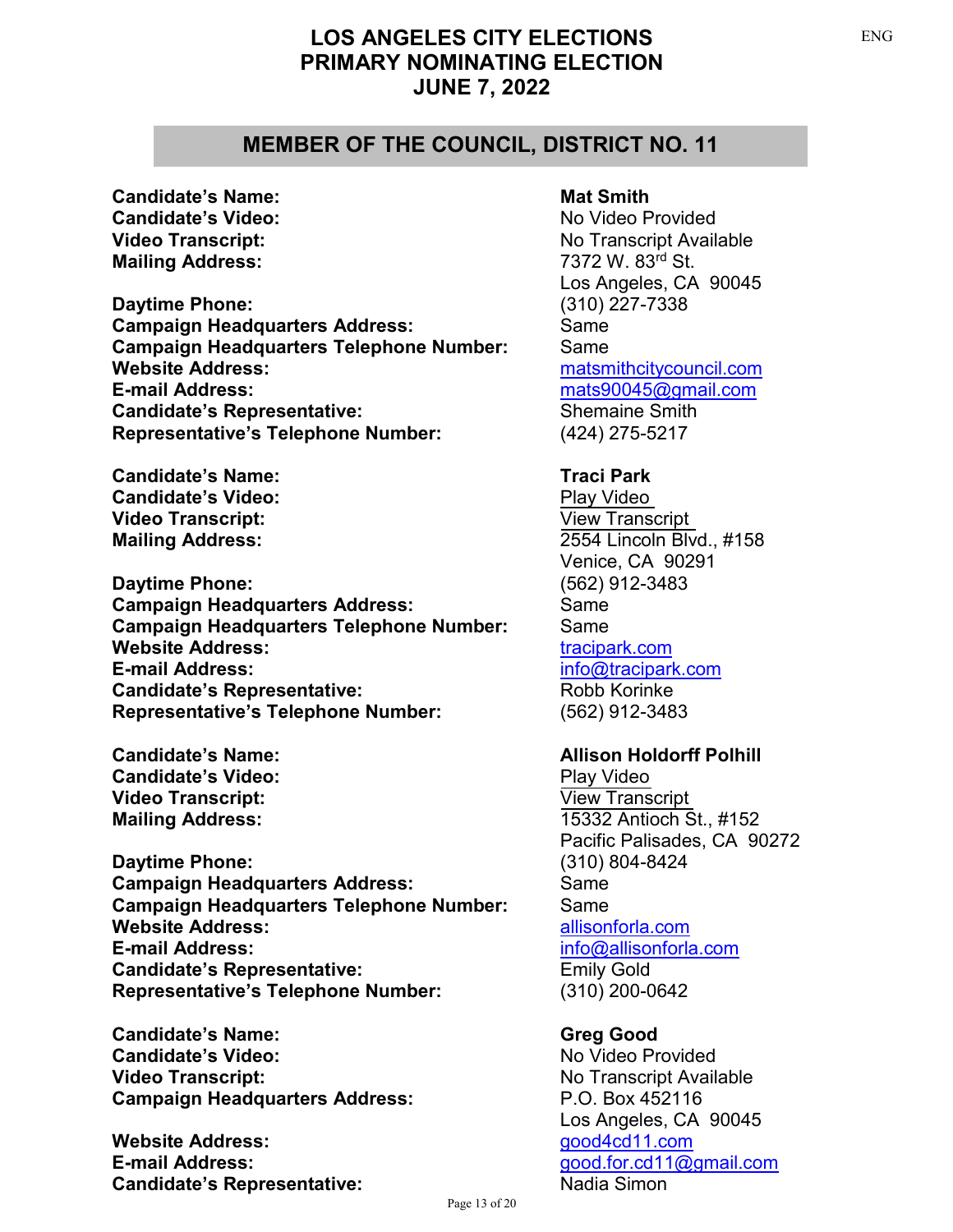**Candidate's Video:** [Play Video](https://youtu.be/7f2hwEOjjUo) **Video Transcript:** [View Transcript](https://clkrep.lacity.org/election/Lloyd_ENG.PDF)

**Daytime Phone:** (310) 467-7126 **Campaign Headquarters Address:** Same **Campaign Headquarters Telephone Number:** Same

**Candidate's Name: Mike Newhouse Mike Newhouse Candidate's Video:** [Play Video](https://youtu.be/aj-5gTZL5Pk) **Video Transcript:** [View Transcript](https://clkrep.lacity.org/election/Newhouse_ENG.PDF)

**Candidate's Name: Erin Darling Candidate's Video:** No Video Provided

**Candidate's Name: Jim Murez Candidate's Video:** [Play Video](https://youtu.be/Eemj8ymMpKQ) **Video Transcript:** [View Transcript](https://clkrep.lacity.org/election/Murez_ENG.PDF) **Daytime Phone:** (310) 399-2490 **Campaign Headquarters Address:** 10940 Wilshire Blvd., #2000

**Campaign Headquarters Telephone Number:** Same **Website Address:** [murezforcitycouncil.com](https://www.murezforcitycouncil.com/) **E-mail Address:** <jim@murezforcitycouncil.com>

### Candidate's Name: **Midsanon "Soni" Lloyd**

**Mailing Address:** 12708 Pacific Ave., #3 Los Angeles, CA 90066

**Video Transcript:** No Transcript Available

Los Angeles, CA 90035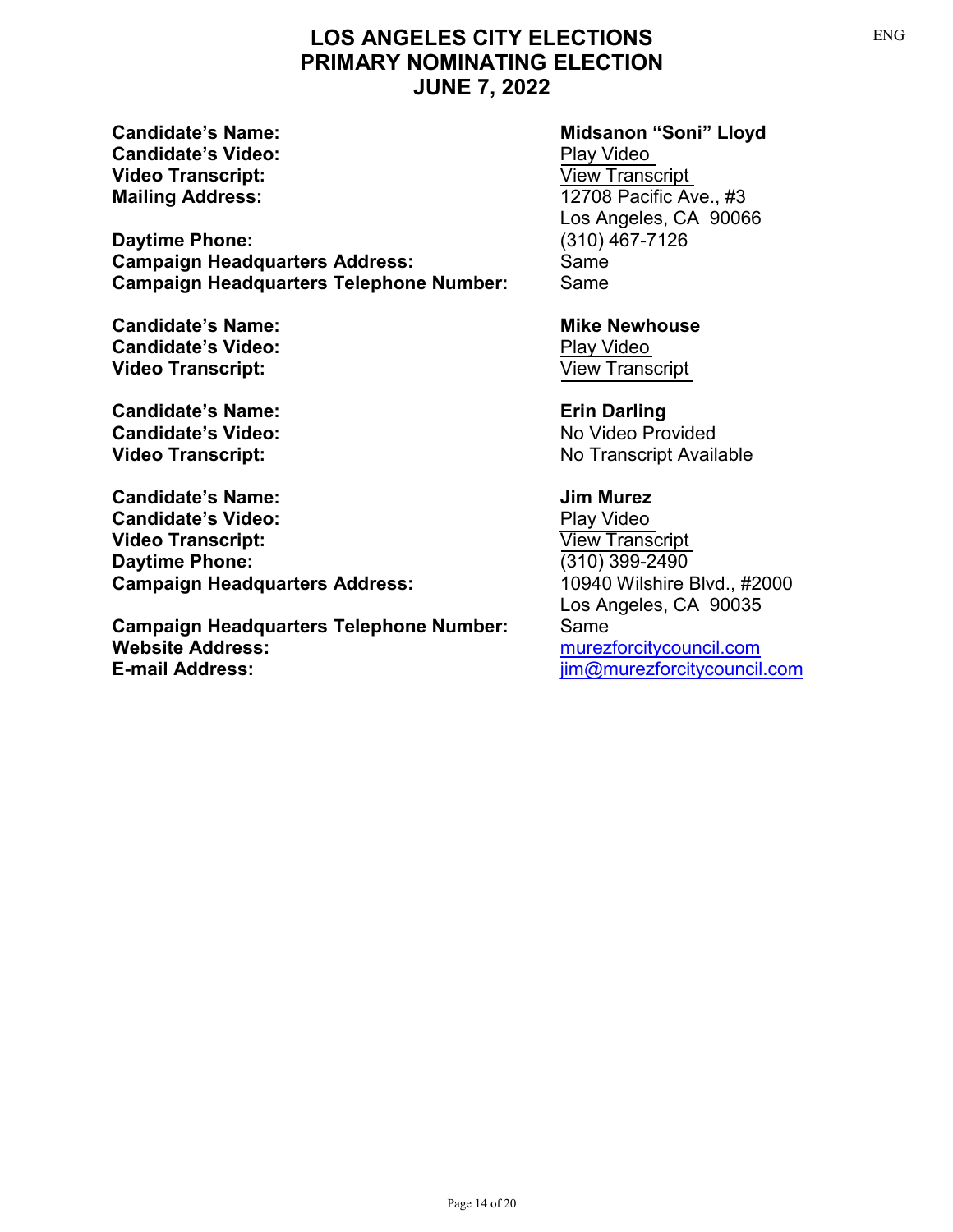### **MEMBER OF THE COUNCIL, DISTRICT NO. 13**

**Candidate's Video:** No Video Provided

**Daytime Phone:** (323) 412-0448 **Campaign Headquarters Address:** Same **Campaign Headquarters Telephone Number:** Same **Website Address:**  $h$ <sub>ugo</sub>2022.com **E-mail Address:** <contact@hugo2022.com>

**Candidate's Name: Kate Pynoos Candidate's Video:** No Video Provided **Mailing Address:** P.O. Box 413

**Daytime Phone:** (323) 522-4220 **Campaign Headquarters Address:** Same **Campaign Headquarters Telephone Number:** Same **Website Address:** Website Address: **E-mail Address:** [info@kateforcouncil.la](mailto:info@kateforcouncil.la)

**Candidate's Name: Albert Corado Candidate's Video:** No Video Provided **Website Address:** [alforla.com](https://www.alforla.com/)

**Candidate's Name: Mitch O'Farrell Candidate's Video:** [Play Video](https://youtu.be/KI-PQquJASI) **Video Transcript:** [View Transcript](https://clkrep.lacity.org/election/OFarrell_ENG.PDF)

**Daytime Phone:** (818) 359-5536 **Campaign Headquarters Address:** Same **Campaign Headquarters Telephone Number:** Same **Website Address:** [mitchofarrell2022.com](https://mitchofarrell2022.com/) **E-mail Address:** [info@mitchofarrell2022.com](mailto:info@mitchofarrell2022.com) **Candidate's Representative:** Candidate's **Representative:** Orrin Evans **Representative's Telephone Number:** (818) 359-5536

### **Candidate's Name: Hugo Soto-Martinez**

**Video Transcript:** No Transcript Available **Mailing Address:** 16633 Ventura Blvd., #1008 Encino, CA 91436

**Video Transcript:** No Transcript Available Los Angeles, CA 90028

**Video Transcript:** No Transcript Available **E-mail Address:** [alforla2022@gmail.com](mailto:alforla2022@gmail.com)

**Mailing Address:** 658 Larchmont Blvd. Los Angeles, CA 90004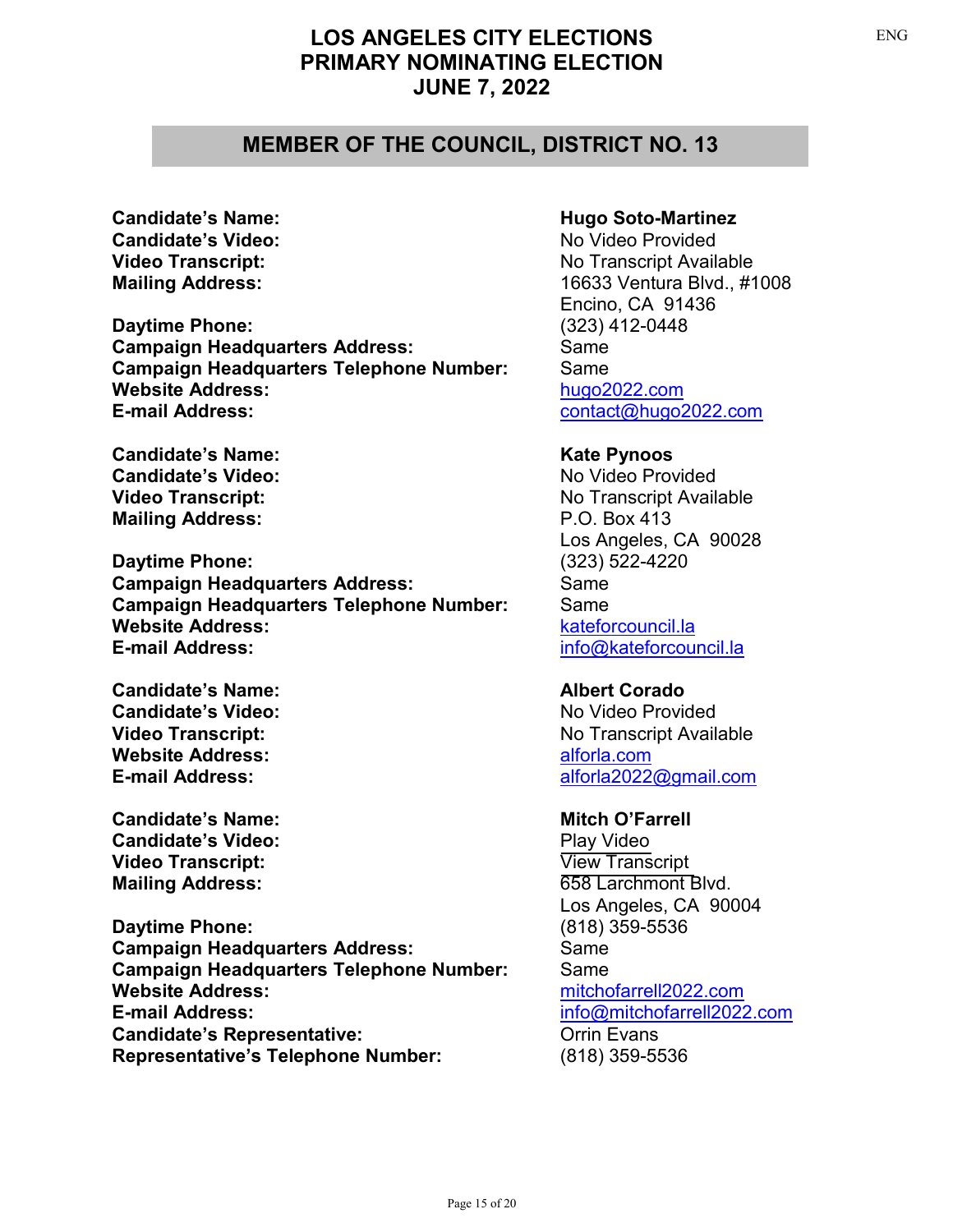**Candidate's Name: Steve Johnson Candidate's Video:**<br> **Video Transcript:**<br>
Video Transcript:<br>
No Transcript Avail

# **Daytime Phone: Campaign Headquarters Telephone Number:** Same<br>Website Address: **Website Address: Candidate's Representative:**<br> **Representative's Telephone Number:** (661) 618-5719 **Representative's Telephone Number:**

**Video Transcript:**<br> **Mailing Address:**<br>
Mailing Address:<br>
Mailing Address:<br>
Mailing Address:<br>
Mailing Address: **Mailing Address:** 249 E. Ocean Blvd., # 670 Long Beach, CA 90802<br>(323) 397-6679 [stevejohnsoncd13.com](https://stevejohnsoncd13.com/)<br>Karen Roseberry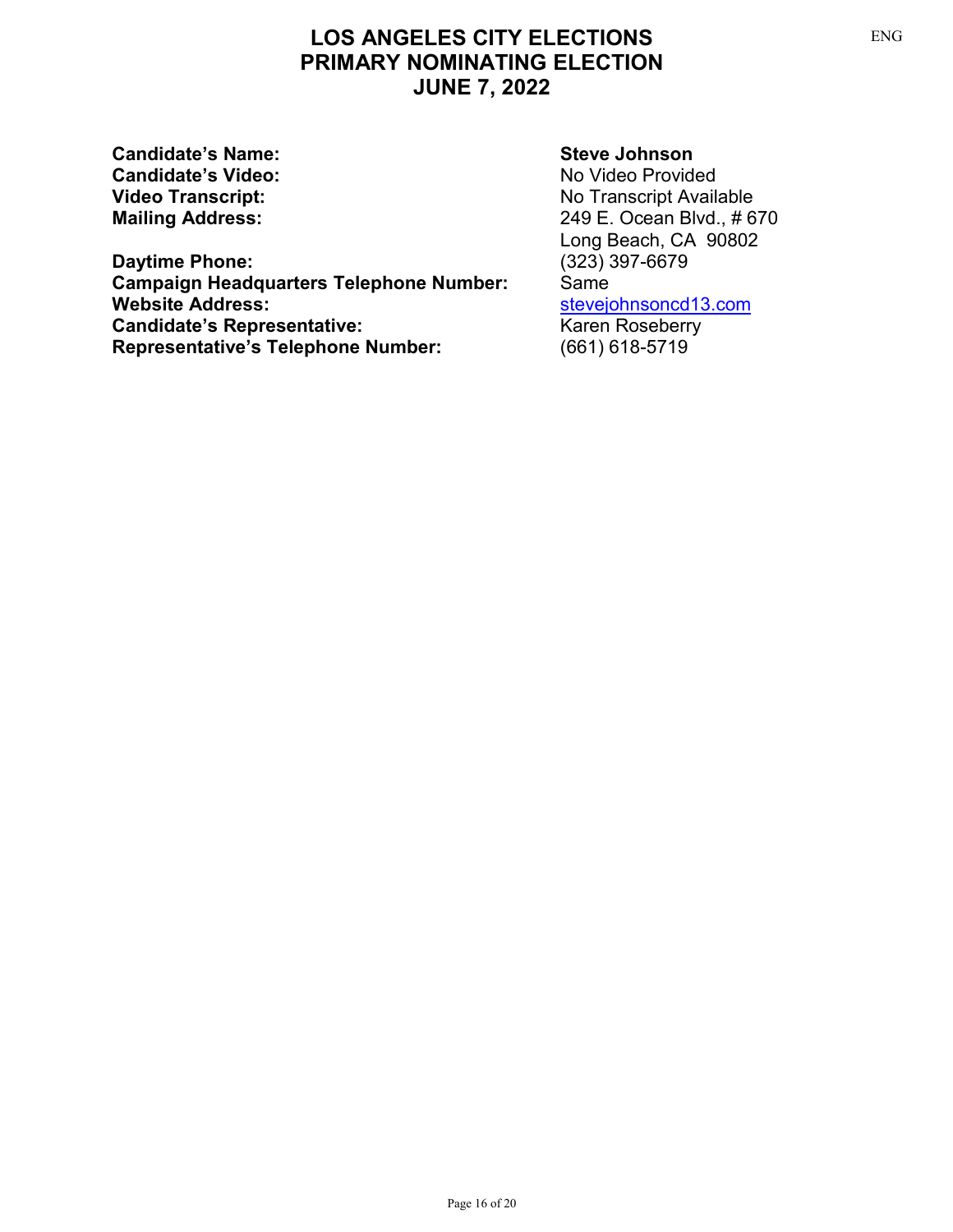### **MEMBER OF THE COUNCIL, DISTRICT NO. 15**

**Candidate's Video:** No Video Provided **Mailing Address:** 612 N. Avalon Blvd.

**Daytime Phone:** (310) 872-3928 **Campaign Headquarters Address:** Same **Campaign Headquarters Telephone Number:** Same **Campaign Headquarters Fax Number:** Same **Website Address:**  $\qquad \qquad$  [sandoval4la.com](https://www.sandoval4la.com/) **E-mail Address:** <info@sandoval4la.com> **Candidate's Representative:** Joseph Ramirez **Representative's Telephone Number:** (424) 757-2563

**Candidate's Name: Anthony Santich Candidate's Video:** No Video Provided **Website Address: [anthonysantich.com](https://anthonysantich.com/)** 

**Candidate's Name: Bryant Odega Candidate's Video:** [Play Video](https://youtu.be/wCjMfyTnvHs) **Video Transcript:** [View Transcript](https://clkrep.lacity.org/election/Odega_ENG.PDF)

**Daytime Phone:** (408) 591-5340 **Campaign Headquarters Address:** Same **Campaign Headquarters Telephone Number:** Same **Website Address:**  $\qquad \qquad$  Odegaforla.com **E-mail Address:** <us@odegaforla.com> **Candidate's Representative:** Jordan Eldridge **Representative's Telephone Number:** (408) 591-5340

**Candidate's Name: Tim McOsker Candidate's Video:** No Video Provided **Website Address:**  $\qquad \qquad \text{timmcosker.com}$  $\qquad \qquad \text{timmcosker.com}$  $\qquad \qquad \text{timmcosker.com}$ 

### **Candidate's Name: Danielle Sandoval**

**Video Transcript:** No Transcript Available Wilmington, CA 90744

**Video Transcript:** No Transcript Available

**Mailing Address:**  $\frac{333 \text{ W}}{201}$ . San Carlos, #600 San Jose, CA 95110

**Video Transcript:** No Transcript Available **E-mail Address:** [info@timmcosker.com](mailto:info@timmcosker.com)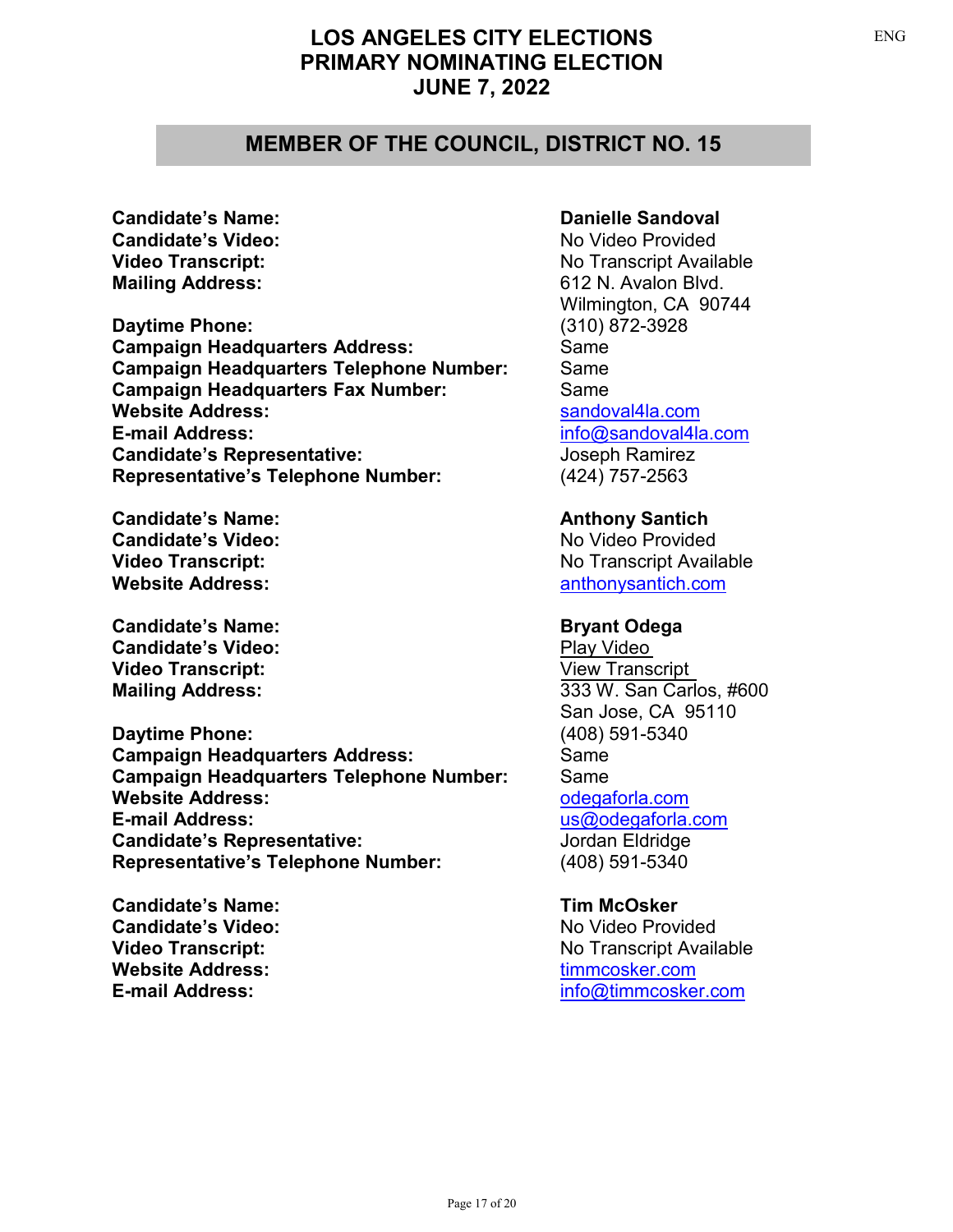## **MEMBER OF THE BOARD OF EDUCATION, DISTRICT NO. 2**

**Candidate's Name: Miguel Angel Segura Candidate's Video:** [Play Video](https://youtu.be/x8nY22XjLC4) **Video Transcript:** [View Transcript](https://clkrep.lacity.org/election/Segura_ENG.PDF) **Daytime Phone:** (626) 488-9191 **Campaign Headquarters Telephone Number:** Same **Website Address:**  $\qquad \qquad$  sequraforlausd.com **E-mail Address:** <segura4lausdbd2@gmail.com>

**Candidate's Name: Rocío Rivas Candidate's Video:** [Play Video](https://youtu.be/a-HA4WOiLvI) **Video Transcript:** [View Transcript](https://clkrep.lacity.org/election/Rivas_ENG.PDF) **Mailing Address:** 4734 Baltimore St.

**Website Address:** Website Address:  $\blacksquare$ **E-mail Address:** <drrivasforschoolboard@gmail.com> **Candidate's Representative:** Andrew Jiang **Representative's Telephone Number:** (213) 806-0568

**Candidate's Name: Maria Brenes Maria Brenes Candidate's Video:** [Play Video](https://youtu.be/afM4nGJFuKI) **Video Transcript:** [View Transcript](https://clkrep.lacity.org/election/Brenes_ENG.PDF)

**Website Address:** [mariaforlaschools.com](https://www.mariaforlaschools.com/) **Candidate's Representative:** Jessica Panduro **Representative's Telephone Number:** (323) 802-8735

**Candidate's Name: Erica Vilardi-Espinosa Candidate's Video:**<br> **[Play Video](https://youtu.be/z6yRv_d1-aU) Transcript:**<br>
Play View Transcript: **Video Transcript: Mailing Address:** 4023 Tracy St.

**Daytime Phone:** (818) 649-9111

Los Angeles, CA 90042

**Mailing Address:** 777 S. Figueroa St., #4050 Los Angeles, CA 90017 **E-mail Address:** <mariabrenes4lausdschoolboard@gmail.com>

Los Angeles, CA 90027 **Website Address:** [ericaforschoolboard.com](https://ericaforschoolboard.com/) **E-mail Address:** [ericaforschoolboard2022@gmail.com](mailto:ericaforschoolboard2022@gmail.com)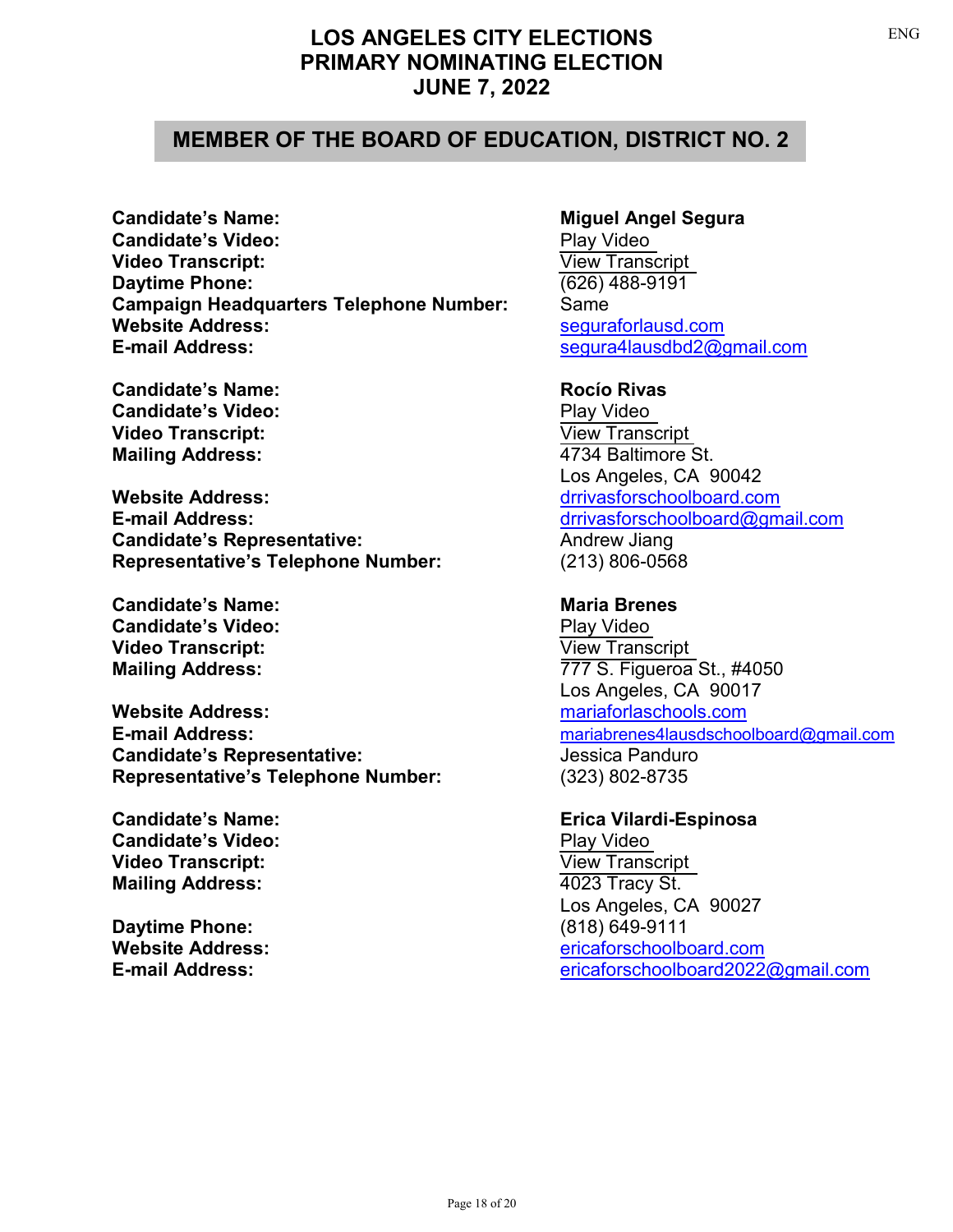## **MEMBER OF THE BOARD OF EDUCATION, DISTRICT NO. 4**

**Candidate's Name: Candidate's Video: Video Transcript: Daytime Phone: Campaign Headquarters Telephone Number:** 

**Candidate's Video:** No Video Provided

**Candidate's Name: Nick Melvoin Candidate's Video:** No Video Provided

**Daytime Phone:** (323) 379-2017 **Campaign Headquarters Address:** Same **Campaign Headquarters Telephone Number:** Same **Website Address:** New York Community Property of the Muslim Community Property of the Muslim Community Property of the Muslim Community Property of the Muslim Community Property of the Muslim Community Property Community **E-mail Address:** [info@nickmelvoin.com](mailto:info@nickmelvoin.com) **Candidate's Representative:** Samuel Lawrence **Representative's Telephone Number:** (310) 384-1873

### **Tracey Schroeder**

No Video Provided No Transcript Available (818) 213-1194 Same

**Candidate's Name: Gentille Barkhordarian Video Transcript:** No Transcript Available

**Video Transcript:** No Transcript Available **Mailing Address:** 1787 Tribute Rd., Ste. K Sacramento, CA 95815